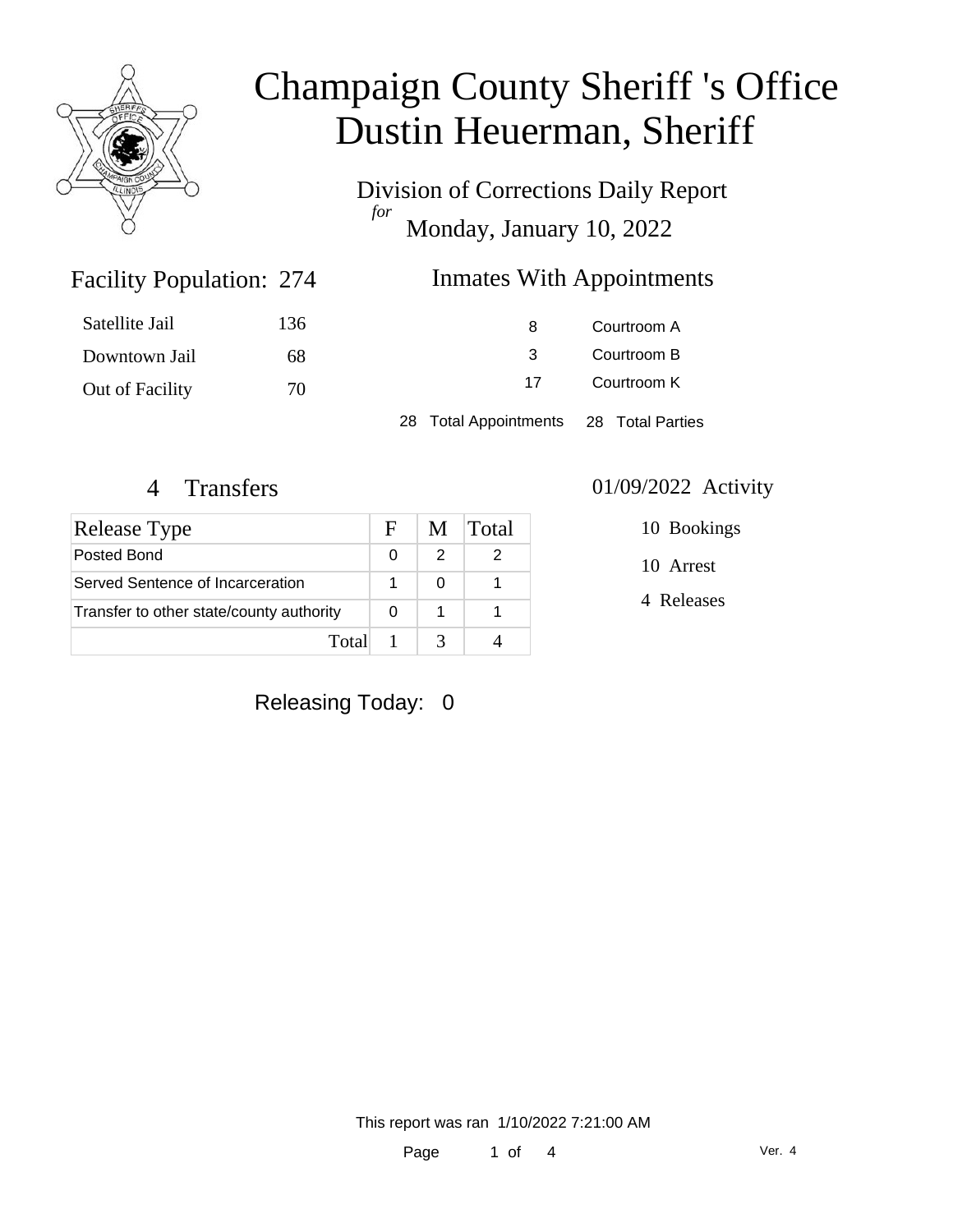

Division of Corrections Daily Report *for* Monday, January 10, 2022

#### Custody Status Count

- Electronic Home Dentention 11
	- Felony Arraignment 11
		- Felony Other 1
	- Felony Pre-Sentence 8
		- Felony Pre-Trial 202
	- Felony Pre-Trial DUI 3
	- Felony Sentenced CCSO 2
	- Felony Sentenced IDOC 17
		- Hold Other 2
	- Misdemeanor Arraignment 4
		- Misdemeanor Pre-Trial 3
- Misdemeanor Sentenced CCSO 3
	- Petition to Revoke 2
	- Remanded to DHS 3
	- Traffic Sentenced CCSO 2
		- Total 274

This report was ran 1/10/2022 7:21:00 AM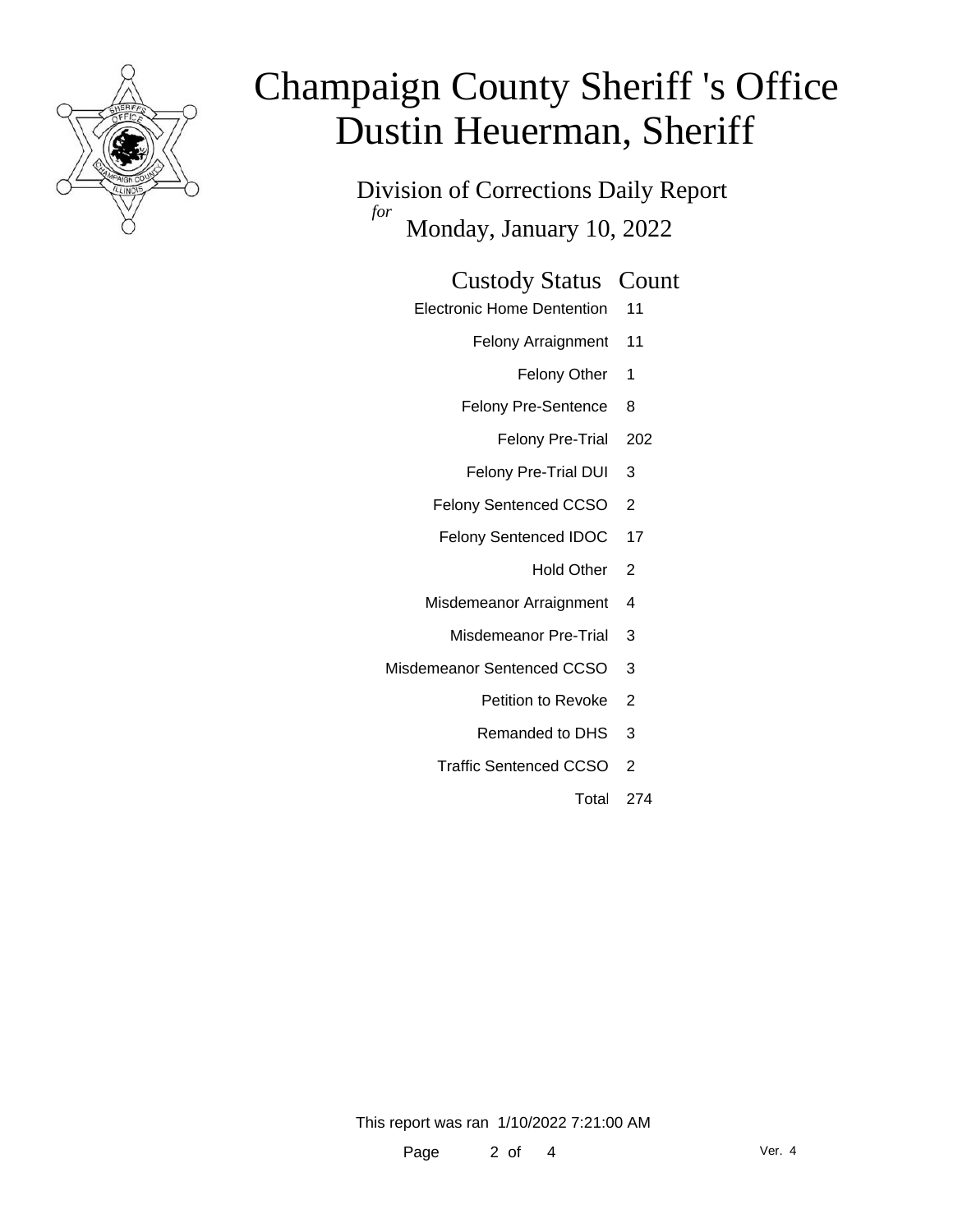

Division of Corrections Daily Report *for* Monday, January 10, 2022

## Inmates With Appointments

| Location    | Number of Records / Node |
|-------------|--------------------------|
| Courtroom A | 1 / Satellite Jail       |
| Courtroom B | 1 / Downtown Jail        |
| Courtroom A | 1 / Downtown Jail        |
| Courtroom K | 1 / Satellite Jail       |
| Courtroom A | 1 / Downtown Jail        |
| Courtroom K | 1 / Satellite Jail       |
| Courtroom A | 1 / Out of Facility      |
| Courtroom K | 1 / Satellite Jail       |
| Courtroom K | 1 / Satellite Jail       |
| Courtroom K | 1 / Satellite Jail       |
| Courtroom A | 1 / Out of Facility      |
| Courtroom K | 1 / Satellite Jail       |
| Courtroom B | 1 / Satellite Jail       |
| Courtroom A | 1 / Downtown Jail        |
| Courtroom K | 1 / Satellite Jail       |
| Courtroom A | 1 / Downtown Jail        |
| Courtroom K | 1 / Satellite Jail       |
| Courtroom K | 1 / Satellite Jail       |
| Courtroom K | 1 / Satellite Jail       |
| Courtroom K | 1 / Satellite Jail       |
| Courtroom K | 1 / Satellite Jail       |
| Courtroom A | 1 / Satellite Jail       |
| Courtroom K | 1 / Satellite Jail       |
| Courtroom K | 1 / Satellite Jail       |
| Courtroom K | 1 / Satellite Jail       |
|             |                          |

This report was ran 1/10/2022 7:21:00 AM